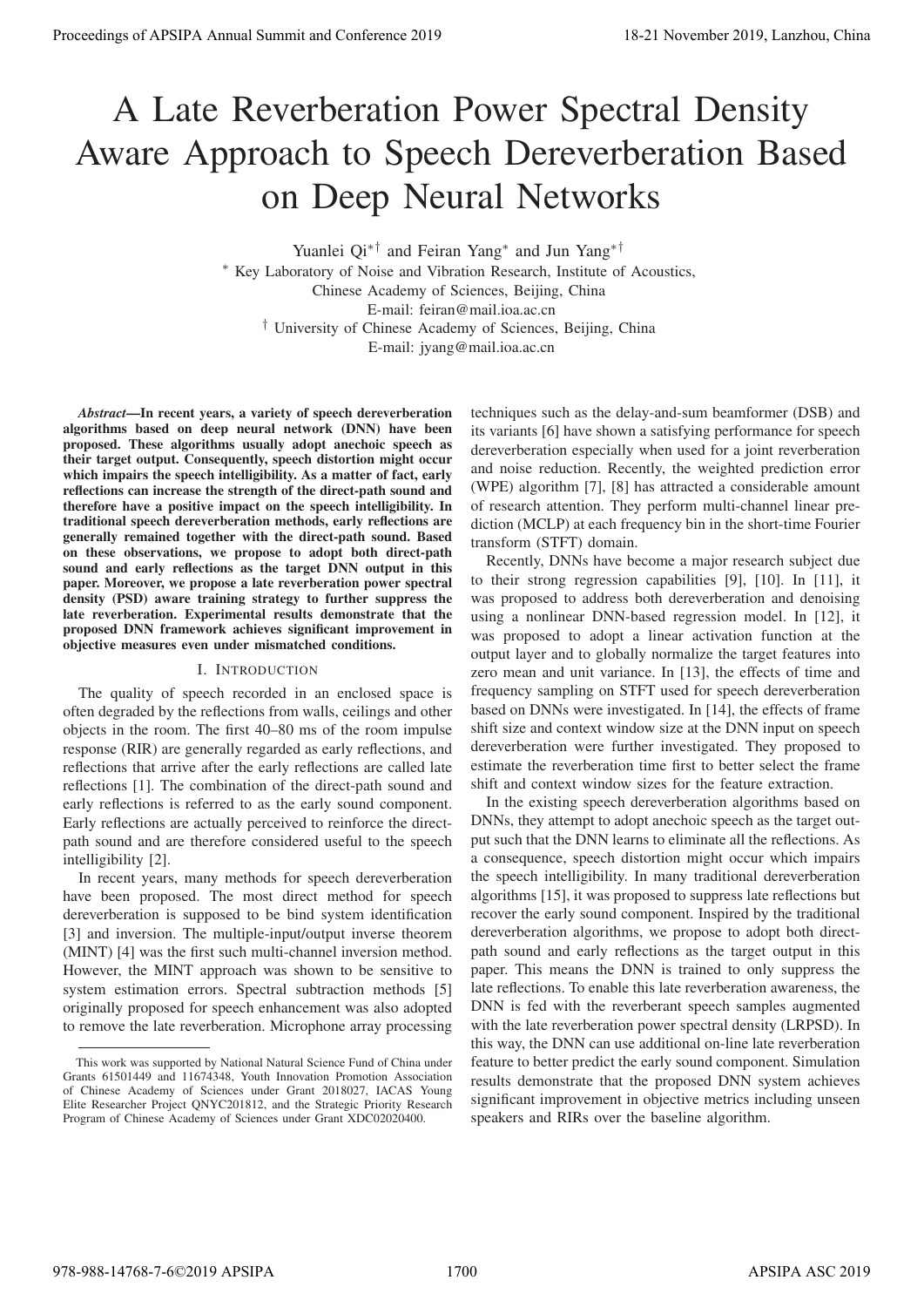

Fig. 1. The architecture of the DNN for speech dereverberation.

#### II. DNN-BASED SPEECH DEREVERBERATION

The architecture of the DNN for speech dereverberation is presented in Fig. 1. The DNN in this paper includes three hidden layers, and each hidden layer includes 2048 hidden units. We use 512-point FFT and therefore the number of frequency bins is 257. In the training stage, the DNN is fed with pairs of reverberant and anechoic speech coefficients represented by the log PSD which constitute of the input and the output of the DNN in Fig. 1. The DNN is trained to map the reverberant speech coefficients to the desired anechoic speech coefficients. In the dereverberation stage, the well-trained DNN model is fed with the log PSD features of reverberant speech to generate the corresponding enhanced log PSD features of the anechoic speech. Unlike the traditional DNN, the target DNN output in this paper is the enhanced features of the early sound component, namely the combination of the direct-path sound and early reflections. Proceeding of APSIPA Annual Summit and Conference 2019<br>
Proceedings of APSIPA Annual Summit and Conference 2019<br>
Proceedings of APSIPA Annual Summit and Conference 2019<br>
Proceedings of APSIPA Annual Summit and Conference

The enhanced speech signal is re-synthesized using the enhanced log PSD produced by the DNN and the phase of the original reverberant speech signal. Because human ears are shown to be insensitive to small phase distortions. In addition, it is important to use speech coefficient vectors as the input of the DNN instead of a single frame. On one hand, this can help provide more acoustic context. On the other hand, the current frame is affected by previous frames due to the effect of reverberation.

#### III. LRPSD-AWARE TRAINING

In a reverberant environment, the microphone signal  $x(n)$ can be denoted as the convolution of the source signal  $s(n)$ and the RIR  $h(m)$ ,

$$
x(n) = \sum_{m=0}^{L_h - 1} h(m)s(n - m)
$$
 (1)

where *n* denotes the time index, and  $L<sub>h</sub>$  is the length of the RIR. The RIR can be divided into the early part  $h_E(m)$  and the late part  $h_L(m)$  as [15]

$$
h(m) = \begin{cases} h_E(m), & 0 \le m < N_e \\ h_L(m), & N_e \le m < L_h \\ 0, & \text{Otherwise} \end{cases}
$$
 (2)

where  $N_e = f_s T_{early}$  is the length of early reflections ( $f_s$ being the sampling frequency) and  $T_{early}$  as the early speech duration. Substituting (2) into (1), we obtain

$$
x(n) = \underbrace{\sum_{m=0}^{N_e-1} h_E(m)s(n-m)}_{x_E(n)} + \underbrace{\sum_{m=N_e}^{L_h-1} h_L(m)s(n-m)}_{x_L(n)} \quad (3)
$$

where  $x_E(n)$  and  $x_L(n)$  denote the early and late reverberant components of the speech, respectively. Transforming (3) into the STFT domain, we get

$$
X(k,l) = \sum_{n=0}^{K-1} x(n+lP)w(n)e^{-j\frac{2\pi k}{K}n} = X_E(k,l) + X_L(k,l)
$$
\n(4)

where  $k \in \{0, 1, ..., K - 1\}$  denotes the frequency bin index,  $K$  is the number of total frequency bins,  $l$  denotes the frame index,  $w(n)$  is the analysis window, P denotes the hop size, and  $X_E(k, l)$  and  $X_L(k, l)$  denote the early and late reverberant components in the STFT domain.

To the best of our knowledge, the reverberation feature of each utterance was not specifically utilized in the existing speech dereverberation algorithms based on DNNs. To enable this reverberation awareness, the DNN is fed with the reverberant speech coefficients augmented with an estimate of the LRPSD. As a result, the DNN can use additional on-line late reverberation spectrum information to better suppress the late reverberation part. Therefore, the input feature vector of DNN  $V(k, l)$  can be written as

$$
\mathbf{V}(k,l) = [\sigma_X^2(k, l - \tau), \dots, \sigma_X^2(k, l - 1), \sigma_X^2(k, l),
$$
  
\n
$$
\sigma_X^2(k, l + 1), \dots, \sigma_X^2(k, l + \tau), \sigma_{X_L}^2(k, l)]
$$
\n(5)

where  $\sigma_X^2(k,l)$  denotes the log PSD of  $X(k,l)$ ,  $\sigma_{X_L}^2(k,l)$ <br>denotes the log LBPSD of late reverberation  $\tau$  denotes the denotes the log LRPSD of late reverberation.  $\tau$  denotes the number of frame expansion, and it was set to 3 in this paper which means we use 7 frames of input feature expansion except of the LRPSD frame as depicted in Fig. 1.

In recent years, a variety of LRPSD estimators have been proposed. In [6], it was shown that the proposed algorithm in [16] was simple to implementation and resulted in less speech distortion. Therefore, we choose the estimator proposed in [16] to obtain the LRPSD. In addition, we assume the reverberation time  $T_{60}$  to be known to introduce fewer estimation errors. In [16], they proposed to model the RIR by an exponentially decaying random process per frequency band. Based on this model, a recursive scheme for the LRPSD estimator is given as follows

$$
\hat{\sigma}_X^2(k,l) = [1 - \beta] \hat{\sigma}_X^2(k, l-1) + \beta |X(k,l)|^2
$$
 (6)

$$
\hat{\sigma}_{X_R}^2(k,l) = \left[1 - \kappa\right]e^{-2\alpha P}\hat{\sigma}_{X_R}^2(k,l-1) + \kappa e^{-2\alpha P}\hat{\sigma}_X^2(k,l-1) \tag{7}
$$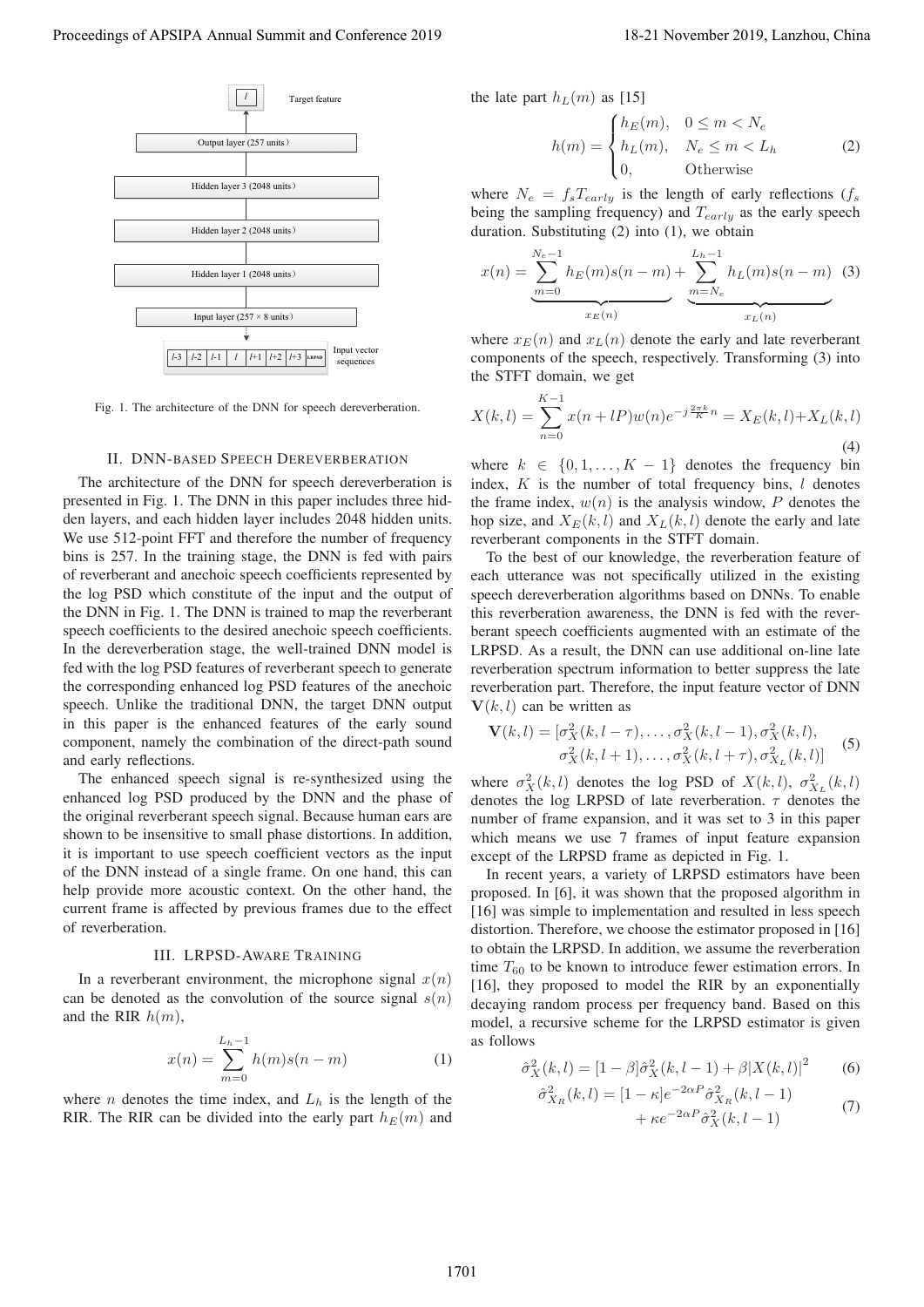$$
\hat{\sigma}_{X_L}^2(k,l) = e^{-2\alpha P(N_E - 1)} \hat{\sigma}_{X_R}^2(k, l - N_E + 1)
$$
 (8)

where  $\hat{\sigma}_{X_R}^2(k,l)$  denotes the reverberant PSD except the direct-path term  $\hat{\sigma}$  denotes estimated values  $\alpha$  is defined as direct-path term,  $\hat{ }$  denotes estimated values,  $\alpha$  is defined as  $3 \log 10/(f_s T_{60}), N_E = N_e/P$ ,  $\beta$  is the smoothing parameter, and  $\kappa$  is the shape parameter.

#### IV. EXPERIMENTAL RESULTS AND ANALYSIS

In our experiments, the RIRs are constructed with the image method [17]. The room dimensions are [6, 4, 3] m, and the source and microphone position are [2, 3, 1.5] m and [4, 1, 2] m, respectively. Ten RIRs were simulated with RT60 ranging from 0.1 to 1.0 s (with an increment of 0.1 s) which were convolved with all 4620 training utterances from the TIMIT set to build a large training set. Nineteen RIRs were simulated with RT60 ranging from 0.1 to 1.0 s (with an increment of 0.05 s), and they were convolved with 100 randomly selected utterances from the TIMIT test set to construct the test set.

We used a sampling frequency of 16 kHz. The frame length was 32 ms with 50% overlap. The smoothing parameter and the shape parameter were set to 0.5 and 0.8, respectively. The desired output for DNN was defined as the clean speech signals convolved with the first part of the RIRs containing early reflections until 48 ms after the direct-path sound. The perceptual evaluation of speech quality (PESQ) and the frequency weighted segmental signal-to-noise ratio (fwSegSNR) were used to measure the dereverberation performance. It is worthwhile to note that both of them are obtained by comparing the enhanced speech with the target speech, namely the early sound component.

Keras was used to train DNNs. We omit the pre-training here since large training set is available. The learning rate and the number of epochs were set to 0.00003 and 30, respectively. The mini-batch size was set to 128. The baseline algorithm in our paper is the DNN framework proposed in [12] (without pre-training), but the difference is that the desired output has been replaced by the early sound component.

### *A. Spectrograms*

The spectrograms of a test utterance labeled "A" at RT60 = 0.6 s were shown in Fig. 2. The DNN without LRPSD augmented (the baseline DNN, see Fig. 2(d)) achieved a PESQ increase of 0.63 compared with the unprocessed reverberant speech and removed most of the reverberation disturbance. With the LRPSD augmented (see Fig. 2(e) and Fig. 2(f)), we obtained much higher PESQ scores than the baseline DNN system which indicated the improvement of speech quality. Moreover, we observed that the low frequency contents were better restored in the spectrograms of the two proposed DNN systems compared with the baseline system.

## *B. PESQ and fwSegSNR*

In the followings, "Rev" denotes the unprocessed reverberant speech, "DNN-baseline" denotes the baseline DNN system, "DNN-proposed-estimate" denotes the proposed DNN



Fig. 2. Spectrograms of test utterance A, at RT60 = 0.6 s. (a) clean speech, (b) early speech (PESQ = 4.50), (c) reverberant speech (PESQ =  $2.60$ ), (d) processed by the baseline DNN, (PESQ = 3.23), (e) processed by the proposed DNN with estimated LRPSD ( $\overline{PESQ} = 3.34$ ), (f) processed by the proposed DNN with oracle LRPSD (PESQ = 3.49).

system with estimated LRPSD augmented, and "DNNproposed-oracle" denotes the proposed DNN system with oracle LRPSD augmented.

The average PESQ and fwSegSNR results of all DNN outputs on the test set at different RT60s were illustrated in Fig. 3 and Fig. 4 respectively. The proposed DNN system with LRPSD augmented (either estimated or oracle LRPSD) yielded higher objective measure scores than the unprocessed reverberant speech and the baseline DNN system at most RT60s, which indicated the advantage of LRPSD augmentation. Therefore, we can conclude that the augmented LRPSD can provide more on-line late reverberation spectrum information for the DNN system and thus significantly reduce the reverberation disturbance.

In addition, it was observed that the proposed DNN system with oracle LRPSD augmented achieved the best performances compared with all the other DNN systems. Specifically, the proposed DNN system with oracle LRPSD achieved a PESQ improvement of 0.77 and 0.25, respectively, compared with the unprocessed reverberant speech and the baseline DNN results. As for the fwSegSNR results, the proposed DNN system with oracle LRPSD augmented boosted the fwSegSNR by 2.1 dB and 1 dB, respectively, compared with the unprocessed reverberant speech and the baseline DNN results. The improvements of objective measure scores indicate the improvement of speech quality of the enhanced signals. It can be seen that